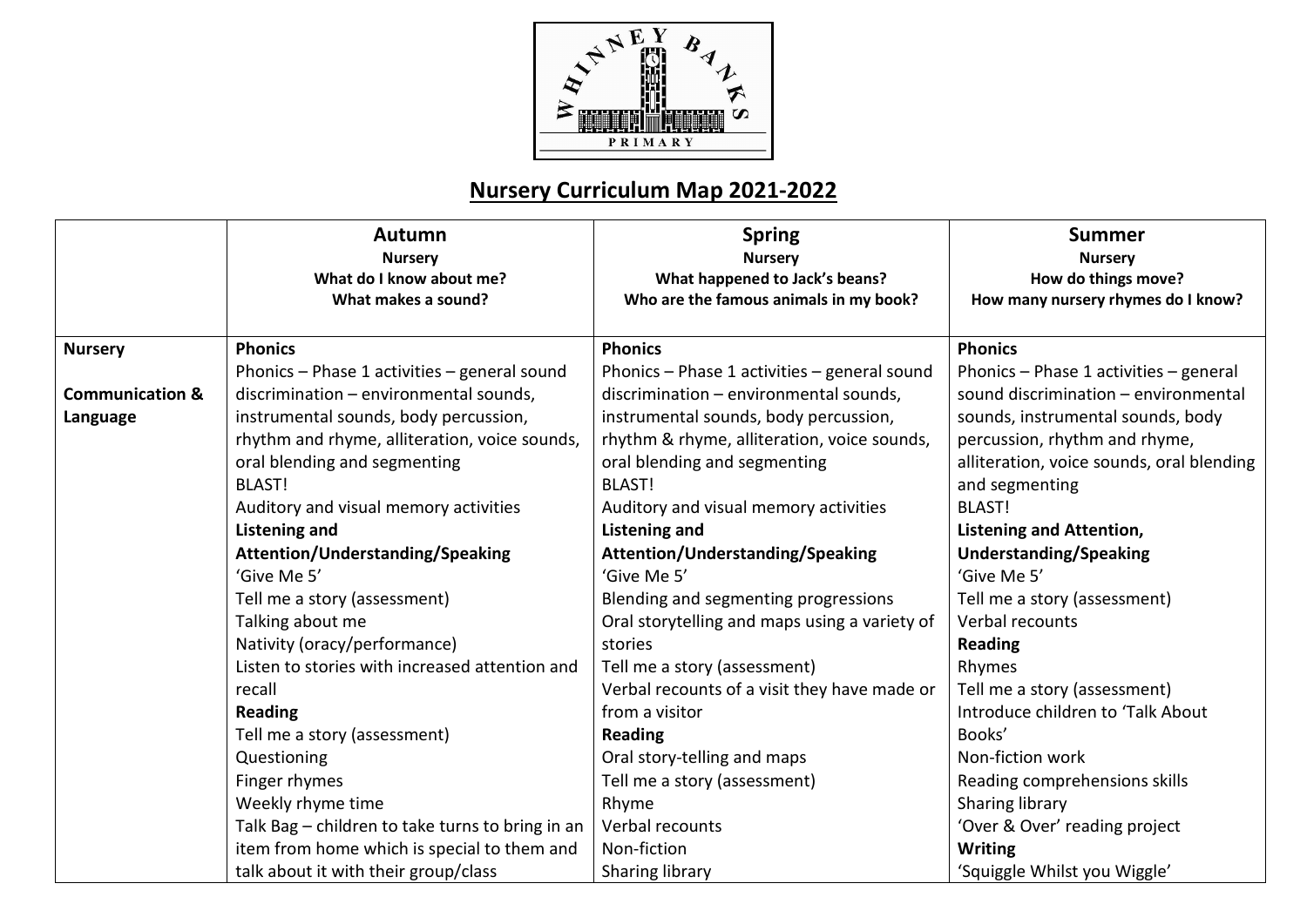|                | 'Over and Over' reading project                 | 'Over & Over' reading project                 | Self-portrait and name writing           |
|----------------|-------------------------------------------------|-----------------------------------------------|------------------------------------------|
|                | 'Early Words Together' language project         | Reading comprehensions skills                 | assessment                               |
|                | <b>Writing</b>                                  | 'Early Words Together' language project       | Dough Disco                              |
|                | Opportunities for mark making activities,       | <b>Writing</b>                                | Numeral writing                          |
|                | patterns, in sand, in shaving foam, with chalk, | 'Squiggle Whilst you Wiggle'                  | Mark making assessments                  |
|                | with paint, on large paper and mark making      | Self-portrait & name writing assessment       | <b>Books</b>                             |
|                | assessment                                      | Mark making (assessment)                      | Each Peach Pear Plum - Janet and         |
|                | 'Squiggle Whilst you Wiggle'                    | Opportunities for mark making                 | Allan Ahlberg                            |
|                | Self-portrait and name writing assessment       | Dough Disco                                   | Nursery Rhymes - Humpty Dumpty,          |
|                | Dough Disco                                     | <b>Books</b>                                  | Hey Diddle Diddle, Jack and Jill, Goosey |
|                | <b>Books</b>                                    | The Tiny Seed - Eric Carle                    | Gander and Mary, Mary                    |
|                | The baby who wouldn't go to bed - Helen         | Jack and the Beanstalk - Traditional Tale     |                                          |
|                | Cooper                                          | Mog - Judith Kerr                             | Non-Fiction-                             |
|                | My Mum - Anthony Browne                         | Dear Zoo - Rod Campbell                       | Facts about how things move              |
|                | My Dad - Anthony Browne                         | Chicken Licken - Traditional Tales            | Stories related to other cultures        |
|                | Cock-a-doodle-do, Farmyard Hullabaloo -         | Elmer - David McKee                           |                                          |
|                | Giles Andreae                                   | Handa's Surprise - Eileen Browne              |                                          |
|                | Non-Fiction - Diwali, Harvest Festival, The     | Non-Fiction - The Easter Story, The Life      |                                          |
|                | Christmas Story, Christmas stories,             | Cycle of a Bean, The Life Cycle of a Chicken, |                                          |
|                | stories related to other cultures               | stories related to other cultures             |                                          |
| <b>Nursery</b> | <b>Number</b>                                   | <b>Number</b>                                 | <b>Number</b>                            |
|                | Daily counting                                  | Compares small groups of up to 5 objects      | Compares small groups of up to 5         |
| <b>Maths</b>   | Compare changes in numbers using 'more',        | and saying when they have the same            | objects and saying when they have the    |
|                | 'lots' or 'same'                                | Recite numbers from 0-10 and backwards        | same                                     |
|                | Says number names 1-5                           | $10 - 0$                                      | Active counting from 1-5 then 1-10       |
|                | Beginning to count on fingers                   | <b>Explore counting numbers</b>               | Begin to recognise numerals 1-5          |
|                | Find 2 and 3 objects from a group               | Subitising numbers under 5                    | Shows finger numbers to 5 (and           |
|                | Beginning to notice numerals in everyday        | In counting identify the total number         | beyond)                                  |
|                | situations                                      | Split numbers into smaller groups             | Links numerals with amounts up to 5      |
|                | <b>Numerical Patterns</b>                       | Explore one before a given number             | Explores mark making                     |
|                | Explore spaces                                  | <b>Numerical Patterns</b>                     | Splits a group of objects into different |
|                | Explores puzzles                                | Positional and directional language           | ways                                     |
|                | Compare objects linked to shapes                | Explores objects from different viewpoints    | <b>Numerical Patterns</b>                |
|                | Create simple patterns                          | Explores objects that are near or far away    | Moves and rotates objects to create      |
|                | Anticipates repeated patterns                   | Creates with shapes                           | shape pictures                           |
|                | Begin to understand immediate past and          | Begins to use language related to shape       | Creates with 2D and 3D shapes            |
|                | future                                          | Explores different shapes in the              | Creates enclosed space with 2D and 3D    |
|                | Explore their immediate environment             | environment                                   | shapes                                   |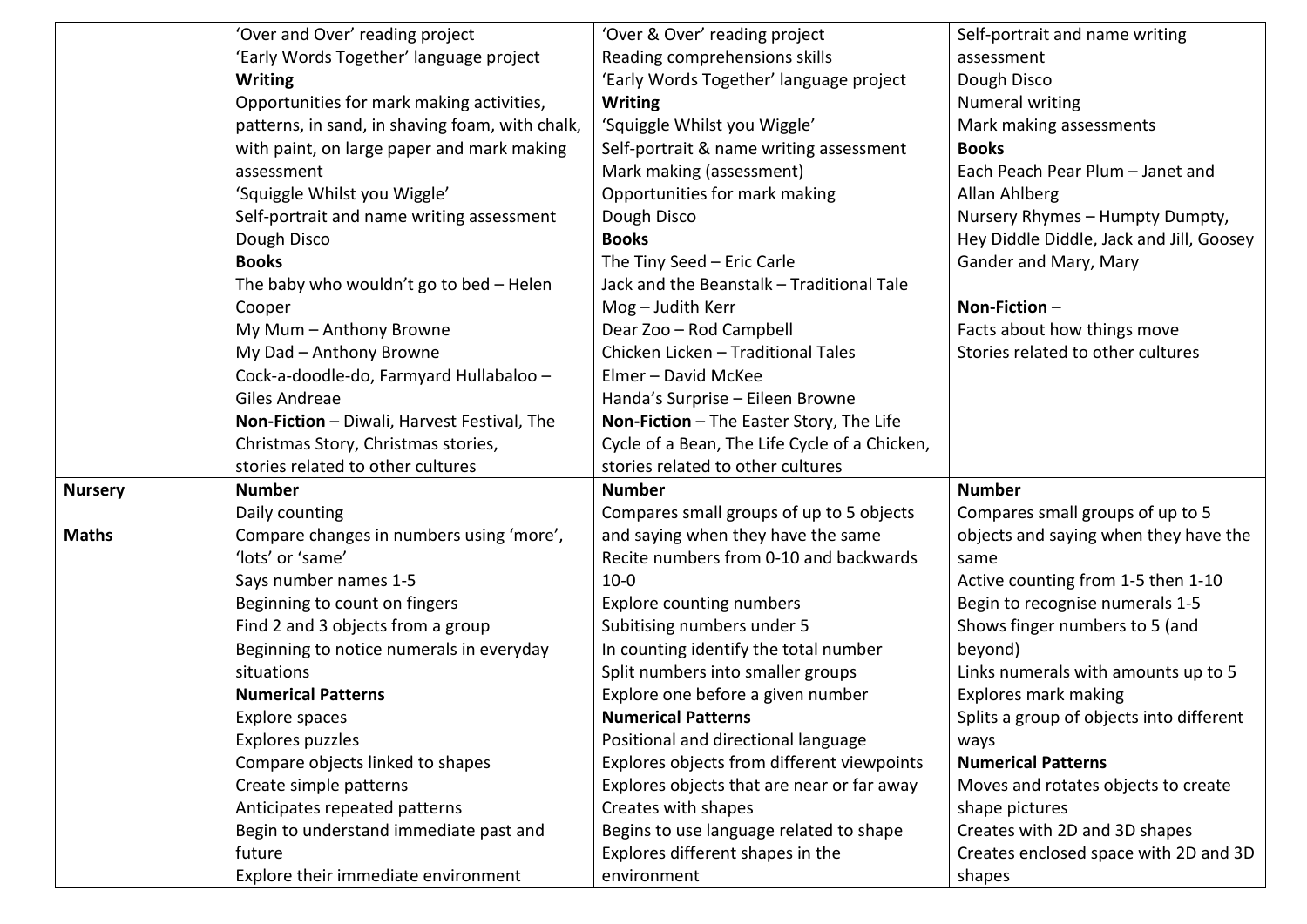|                         | Positional language                            | Create own patterns                           | Joins in with simple patterns and       |
|-------------------------|------------------------------------------------|-----------------------------------------------|-----------------------------------------|
|                         | Make simple constructions                      | Creates simple repeating patterns             | predicting what comes next              |
|                         | Predict what comes next in patterns            | Finds longer, shorter, heavier or lighter and | Sequence familiar events using          |
|                         | Compare size, length, weight and capacity      | 'more'/'less'                                 | vocabulary 'before', 'after', 'soon' or |
|                         | Explores routines such as mealtimes and        |                                               | 'later'                                 |
|                         | home time                                      |                                               |                                         |
| <b>Nursery</b>          | <b>People and Communities</b>                  | <b>People and Communities</b>                 | <b>People and Communities</b>           |
|                         | Ourselves - similarities and differences       | Chinese New Year - Chinese cultural festival  | Eid - Muslim festival                   |
| <b>Understanding of</b> | Family – members, who lives in my house,       | Mother's Day - traditions                     | Father's Day - traditions               |
| the world               | who is special to me and why, pets             | Easter - Christian festivals                  | People from different countries         |
|                         | All about me and what am I like as a person    | Holi - Hindu festival                         | (cultures and traditions)               |
|                         | People who are special to us                   | Look at book characters from Jack and the     | Similarities and differences            |
|                         | Diwali - Hindu festival of light               | Beanstalk and their roles in the story        | Who are the characters in our nursery   |
|                         | Christmas - Christian festival                 | Look at the role of a gardener/farmer         | rhymes?                                 |
|                         | Comparing 'ourselves' and other                | What does old MacDonald do?                   | Looking at how different objects move   |
|                         | communities around the world                   | Looking at the jobs people do with animals    | Looking at electricity and where it     |
|                         | <b>Experiences-Nativity</b>                    | Where different animals live                  | comes from                              |
|                         | <b>The World</b>                               | <b>The World</b>                              | Experiences – pushes and pulls,         |
|                         | Ourselves - where do we live, address, door    | Where would you find different animals        | electricity, movement                   |
|                         | colour                                         | Where do vegetables grow                      | <b>The World</b>                        |
|                         | Our school environment - nursery               | Seasonal changes                              | Maps                                    |
|                         | environment outdoor area, small hall           | Experiences - spring walk, planting beans,    | Where do our nursery rhymes come        |
|                         | Where we live                                  | growing big flowers, vegetable tasting, life  | from?                                   |
|                         | What is my house made from?                    | cycle of an egg                               | <b>Technology</b>                       |
|                         | Houses from other countries                    | <b>Technology</b>                             | ICT - maps - BeeBot                     |
|                         | Seasonal changes - looking at colours, leaves, | ICT - media project - using a camera          | Begin to log on (using colour spots)    |
|                         | trees, conkers                                 | Photo simple                                  | Online safety                           |
|                         | Weather                                        | Online safety                                 |                                         |
|                         | Experiences - autumn walks, baking with        |                                               |                                         |
|                         | autumnal fruits                                |                                               |                                         |
|                         | Post, Christmas cards                          |                                               |                                         |
|                         | <b>Technology</b>                              |                                               |                                         |
|                         | ICT - learn parts of the computer - keyboard,  |                                               |                                         |
|                         | mouse and monitor                              |                                               |                                         |
|                         | Using mouse to select 2Simple and Mini Mash    |                                               |                                         |
|                         | Use the iPad safely $-$ model applications     |                                               |                                         |
|                         | Model use of ICT equipment in areas            |                                               |                                         |
|                         | 2Simple – firework pictures, Rangoli patterns  |                                               |                                         |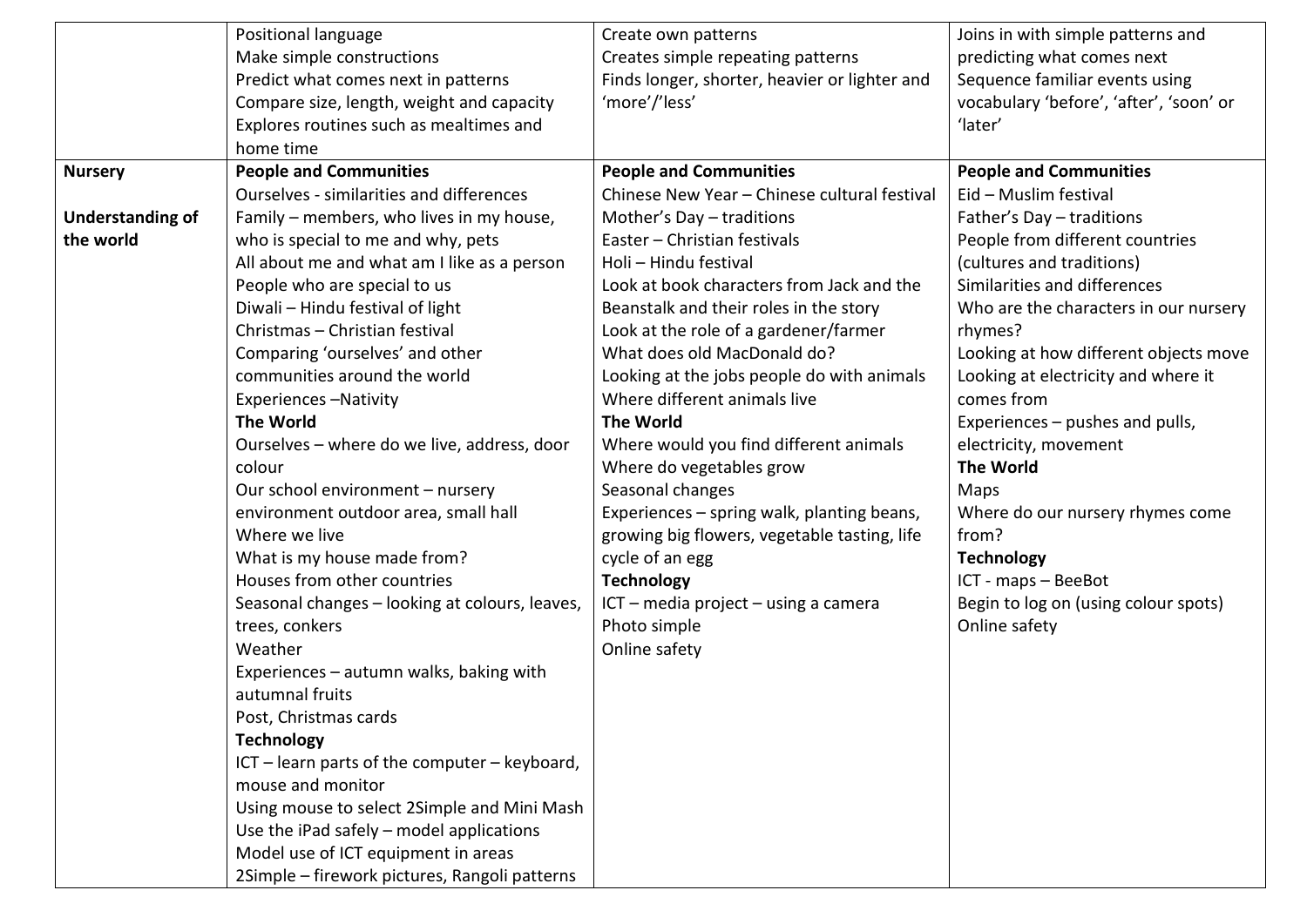|                 | Online safety                                 |                                              |                                        |
|-----------------|-----------------------------------------------|----------------------------------------------|----------------------------------------|
| <b>Nursery</b>  | <b>Moving and Handling</b>                    | <b>Moving and Handling</b>                   | <b>Moving and Handling</b>             |
|                 | What do different parts of the body do?       | Movement - different ways to move            | Athletics - ways to move along, under, |
| <b>Physical</b> | Movement - different ways to move             | Action and movement songs                    | across, off different apparatus        |
| Development     | Healthy movers $-$ a variety of movement and  | Squiggle Whilst you Wiggle                   | Team games/races                       |
|                 | balance activities                            | Dough Disco                                  | Squiggle Whilst you Wiggle             |
|                 | Action and movement songs                     | Fine motor and nimble fingers activities     | Dough Disco                            |
|                 | Squiggle Whilst you Wiggle                    | Dance                                        | Fine motor skill opportunities         |
|                 | Dough Disco                                   | Moves to a variety of different music        | <b>Health and Self-care</b>            |
|                 | Fine motor and nimble fingers activities      | Ball skills - throwing, catching, kicking,   | Managing own personal needs            |
|                 | Nativity performance                          | accuracy                                     | Children to continue to be             |
|                 | <b>Health and Self-care</b>                   | <b>Health and Self-care</b>                  | independent at dressing with support   |
|                 | Managing own personal needs and hygiene       | Managing own personal needs                  | Tooth brushing                         |
|                 | Hand washing and nose blowing station         | Children to continue to be independent at    | Good hygiene                           |
|                 | Children to become independent at dressing    | dressing with support                        | Hand washing                           |
|                 | with support e.g. putting their own coat on   | Tooth brushing                               | Nose blowing station                   |
|                 | Tooth brushing                                | Hand washing                                 |                                        |
|                 | Snack time - sharing healthy snacks           | Nose blowing station                         |                                        |
|                 |                                               | Good hygiene                                 |                                        |
|                 |                                               | Snack time                                   |                                        |
| <b>Nursery</b>  | <b>Making Relationships</b>                   | <b>Making Relationships</b>                  | <b>Making Relationships</b>            |
|                 | Talk about right and wrong choices and        | Talk about right and wrong choices and       | Talk about right and wrong choices and |
| <b>PSED</b>     | consequences                                  | consequences                                 | consequences                           |
|                 | 'Give Me 5' - good listening rules            | 'Give Me 5' - good listening rules           | 'Give Me 5' - good listening rules     |
|                 | Getting to know each other                    | Getting to know each other                   | Getting to know each other             |
|                 | Snack time routines                           | Snack time routines                          | Snack time routines                    |
|                 | Lunchtime routines - modelling with the       | Lunchtime routines                           | Lunchtime routines                     |
|                 | children the routine                          | Modelling the areas in the setting           | Modelling the areas in the setting     |
|                 | Modelling the areas in the setting            | Modelling tidying $up$ – where do our things | Modelling tidying $up$ – where do our  |
|                 | Modelling tidying up - where do our things go | go when we have finished with them           | things go when we have finished with   |
|                 | when we have finished with them               | <b>Sense of Self</b>                         | them                                   |
|                 | <b>Sense of Self</b>                          | Puppets within circle time (Pickle)          | <b>Sense of Self</b>                   |
|                 | Puppets within circle time (Pickle)           | Learning own name                            | Puppets within circle time (Pickle)    |
|                 | Learning own name                             | Talk about self                              | Learning own name                      |
|                 | Talk about self                               | Developing independence                      | Talk about self                        |
|                 | Developing independence                       | <b>Understanding Emotions</b>                | Developing independence                |
|                 | <b>Understanding Emotions</b>                 |                                              | <b>Understanding Emotions</b>          |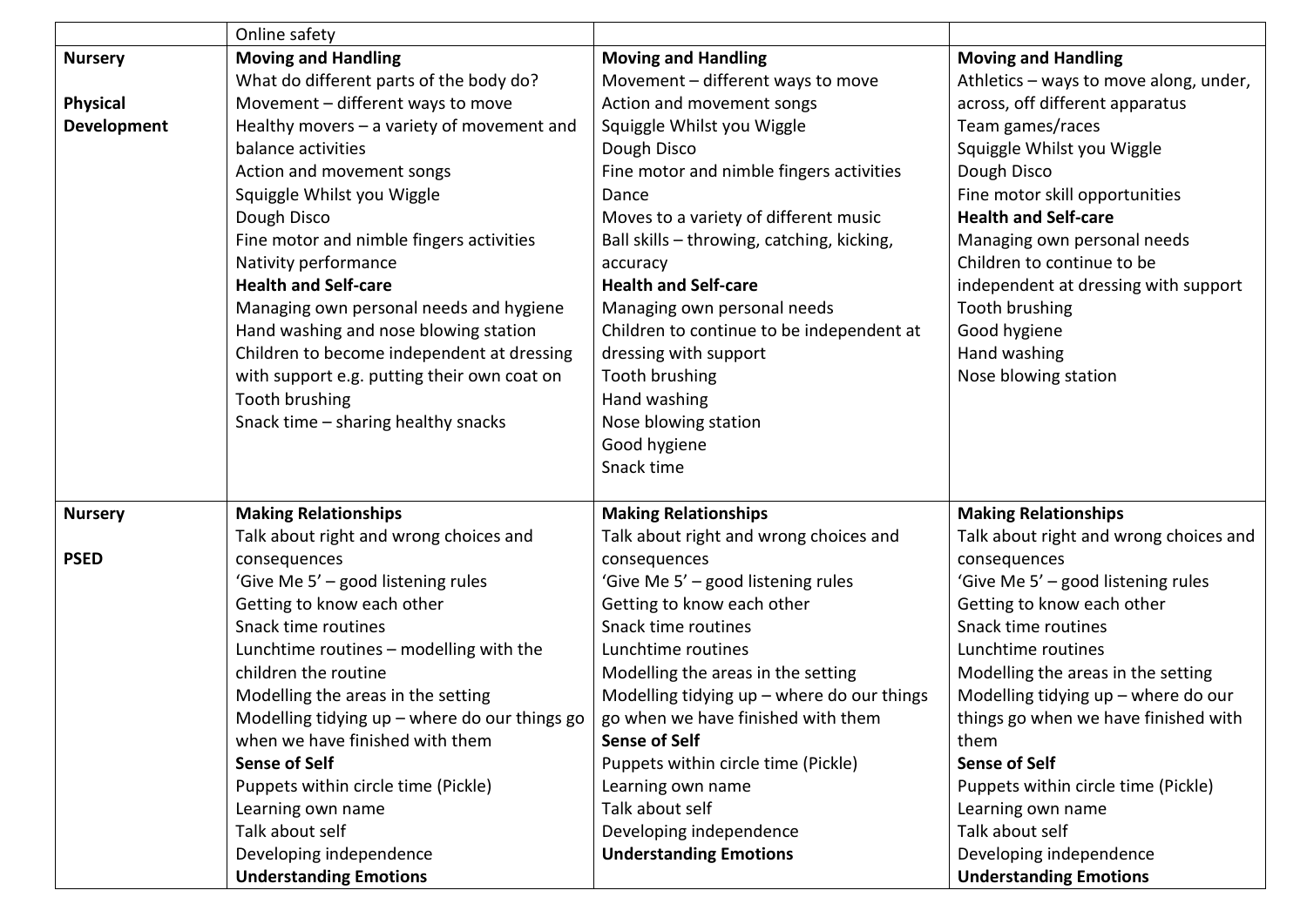|                            | Emotions Box- looking at different emotions        | Emotions Box- looking at different emotions                       | Emotions Box-looking at different                   |
|----------------------------|----------------------------------------------------|-------------------------------------------------------------------|-----------------------------------------------------|
|                            | linked to different to situations                  | linked to different to situations                                 | emotions linked to different to                     |
|                            | Emotion matching game                              | Emotion matching game                                             | situations                                          |
|                            | Quiet corner                                       | Quiet corner                                                      | Emotion matching game                               |
|                            | <b>Systems and Rules</b>                           | <b>Systems and Rules</b>                                          | Quiet corner                                        |
|                            | Give Me 5 rule                                     | Give Me 5 rule                                                    | <b>Systems and Rules</b>                            |
|                            | Circle time rules                                  | Circle time rules                                                 | Give Me 5 rule                                      |
|                            | Outdoor safety area rules                          | Outdoor safety area rules                                         | Circle time rules                                   |
|                            | Sharing                                            | Sharing                                                           | Outdoor safety area rules                           |
|                            | RE (special people, special stories, religious     | RE (special people, special stories, religious                    | Sharing                                             |
|                            | buildings, festivals and special times)            | buildings, festivals and special times)                           | RE (special people, special stories,                |
|                            | Diwali Festival - looking at the traditions,       | Festival of Holi - looking at traditions,                         | religious buildings, festivals and                  |
|                            | religion, location in the world where people       | Hinduism, India, physical features, foods,                        | special times)                                      |
|                            | celebrate Diwali, physical features, foods         | comparison of other festivals in other                            | Festival of Eid - comparison with other             |
|                            | <b>Christmas Festival</b> – looking at traditions, | religions<br><b>Easter</b> – looking at traditions, Christianity, | religious traditions, Islam, special<br>place, food |
|                            | religion, location of key experiences, physical    | England, foods                                                    |                                                     |
|                            | features, food, Nativity story/performance         |                                                                   |                                                     |
|                            |                                                    |                                                                   |                                                     |
| <b>Nursery</b>             | <b>Creating with Materials</b>                     | <b>Creating with Materials</b>                                    |                                                     |
|                            |                                                    |                                                                   | <b>Creating with Materials</b>                      |
|                            | Joins in with nursery rhymes and favourite         | Deconstructed role play                                           | Deconstructed role play                             |
| <b>Expressive arts and</b> | songs                                              | Explores moving in a variety of ways                              | Explores and experiments with colours               |
| design                     | Explores making sounds with different              | Creating their own movement patterns                              | Beginning to use lines to create spaces             |
|                            | instruments                                        | Joins in with movement and ring games                             | Explores drawing to represent their                 |
|                            | Deconstructed role play                            | Sings familiar song and nursery rhymes                            | imagination                                         |
|                            | Experiments creating loud, quiet, fast or slow     | Taps out simple repeated patterns                                 | Observational drawing                               |
|                            | sounds                                             | Create their own sounds, when exploring                           | Constructs with a variety of different              |
|                            | Explores creating shapes, enclosed spaces,         | different objects and instruments                                 | materials                                           |
|                            | actions, sounds and objects                        | <b>Being Imaginative and Expressive</b>                           | Uses construction materials in a variety            |
|                            | Explores colours                                   | Expresses themselves and their experiences                        | of different ways                                   |
|                            | Colour mixing                                      | through ideas and feelings                                        | Use tools to create their own ideas                 |
|                            | Creating structures using 2D and 3D shapes         | Creates music in response to music, stories                       | Uses tools safely                                   |
|                            | <b>Being Imaginative and Expressive</b>            | and ideas                                                         | <b>Being Imaginative and Expressive</b>             |
|                            | Deconstructed role play                            | Creates own simple songs                                          | Mirrors others movements                            |
|                            | Explores with everyday objects                     | Create sounds, movements and drawing                              | Uses their imagination                              |
|                            | Uses imagination to create sounds,                 | linked to a story                                                 | Uses a variety of resources to create               |
|                            | movement, words and objects                        |                                                                   | stories                                             |